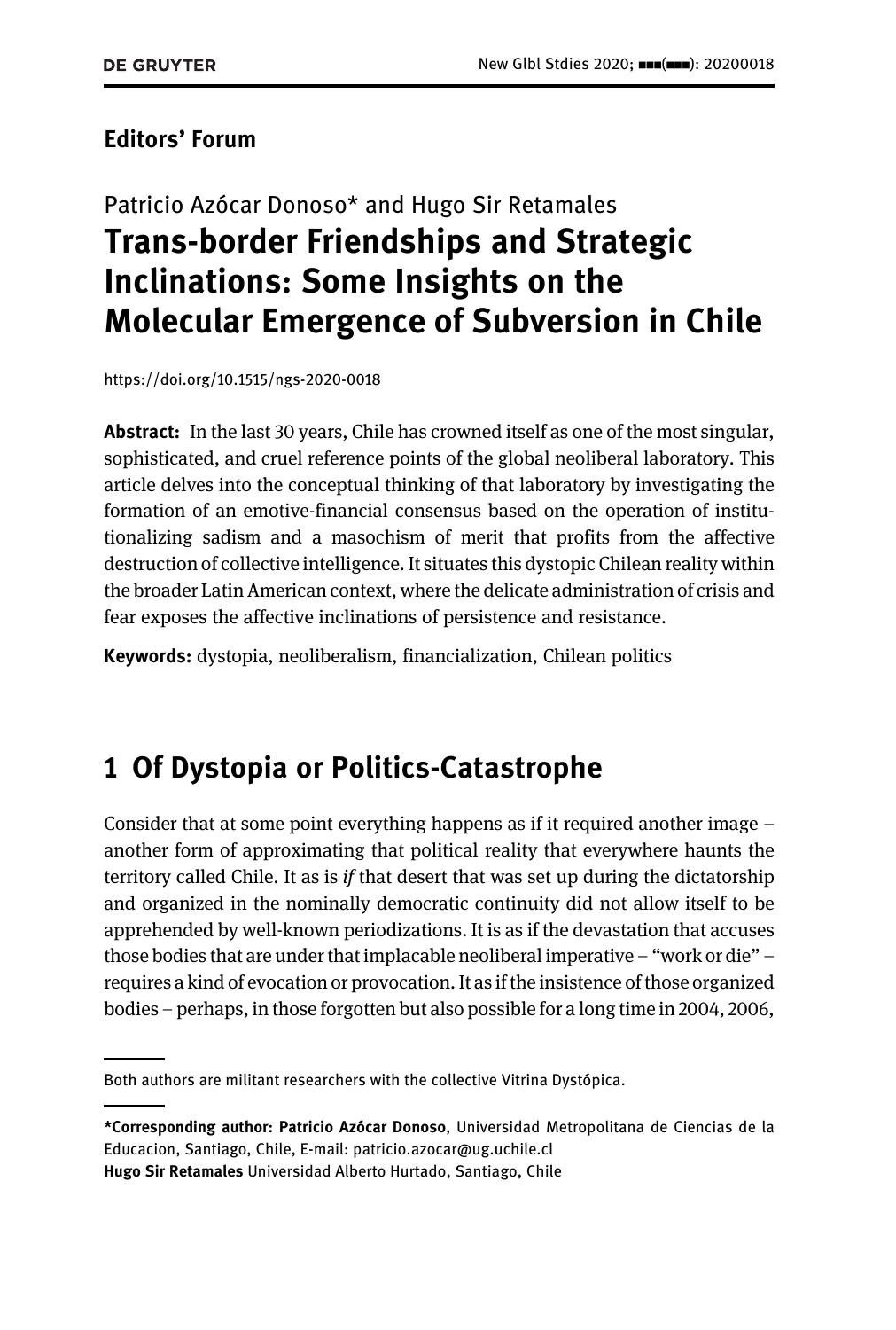2011, and so many other times in many partial and fundamental struggles – solicit a more radical image, a kind of rupture that would dialog with, at the same time, the global economic-political organization of which this tiny state is an expression.

One thing seemed clear: that under any circumstances, this was not about a defective model that ruled and rules over this tiny country. Another thing seemed clear: this was also not about pure exceptionality – as if the Washington Consensus had not been exported elsewhere or its macroeconomic measures had not been put forth to lecture other countries that dared to disobey the tyranny of comparative advantages (or any of their euphemisms).

What is, then, this desert, this devastation? It is an institutionality that has made the void official, and as such, has also made official the savage race to save yourself. The privatization of everything, including water, and therefore, the plundering of both human and non – human nature, does not constitute a unique kind of organizational model. Rather, what it seeks is to do is to articulate an anthropology. It seeks to establish a symbolic universe, to assemble a world, or to put it even better, to administer its ruins.

The thing is that, on the one hand, verification only requires listening. And, on the other hand, to establish a relationship. Both Pinochet, but also Jaime Guzmán (the feared ideologue of the Chilean constitution), were absolutely clear in their intentions. Already in 1974 Pinochet pointed out that the "guiding principle of the relation between government and citizenship … is one that does not give gifts nor hands out anything, but rather, helps those who demonstrate personal effort" and insisted that he would replace the lie of the handout for the truth of a life solely authorized to sell its labor-power ([Pinochet 1984](#page-8-0), 32). Thus, institutionalization of the void: lives have value only abstractly, in their bareness. And it is there that they are also Pro-Life, which is to say, they are Pro-Life in relation to the sadistic institutionality that offers only the possibility of selfish confrontation – that which they call effort and which is part of the symbolic justification of the organization of catastrophe. Moreover, even during the time when he was brought to popular justice, the ideologue did not tire of saying that things had been done so well with the approval of the 1980 constitution (which was approved during the years of official state terrorism), so that, even if another group would eventually govern the country, this group would not be able to change much of anything. And, to his satisfaction, those that governed the country after him did not even want to change much – having built or affirmed their own privileges on the grounds of the model and not in spite of it. That is what they have called the insofar as possible [en la medida de lo posible].

And, now, to put this into relative effect. That this is not about an exceptionality means that this is a singular expression of a global conflict. Such conflict is, literally, the repositioning, through various modes and intensities, of patterns of accumulation that went off track in the mid-twentieth century. The generalization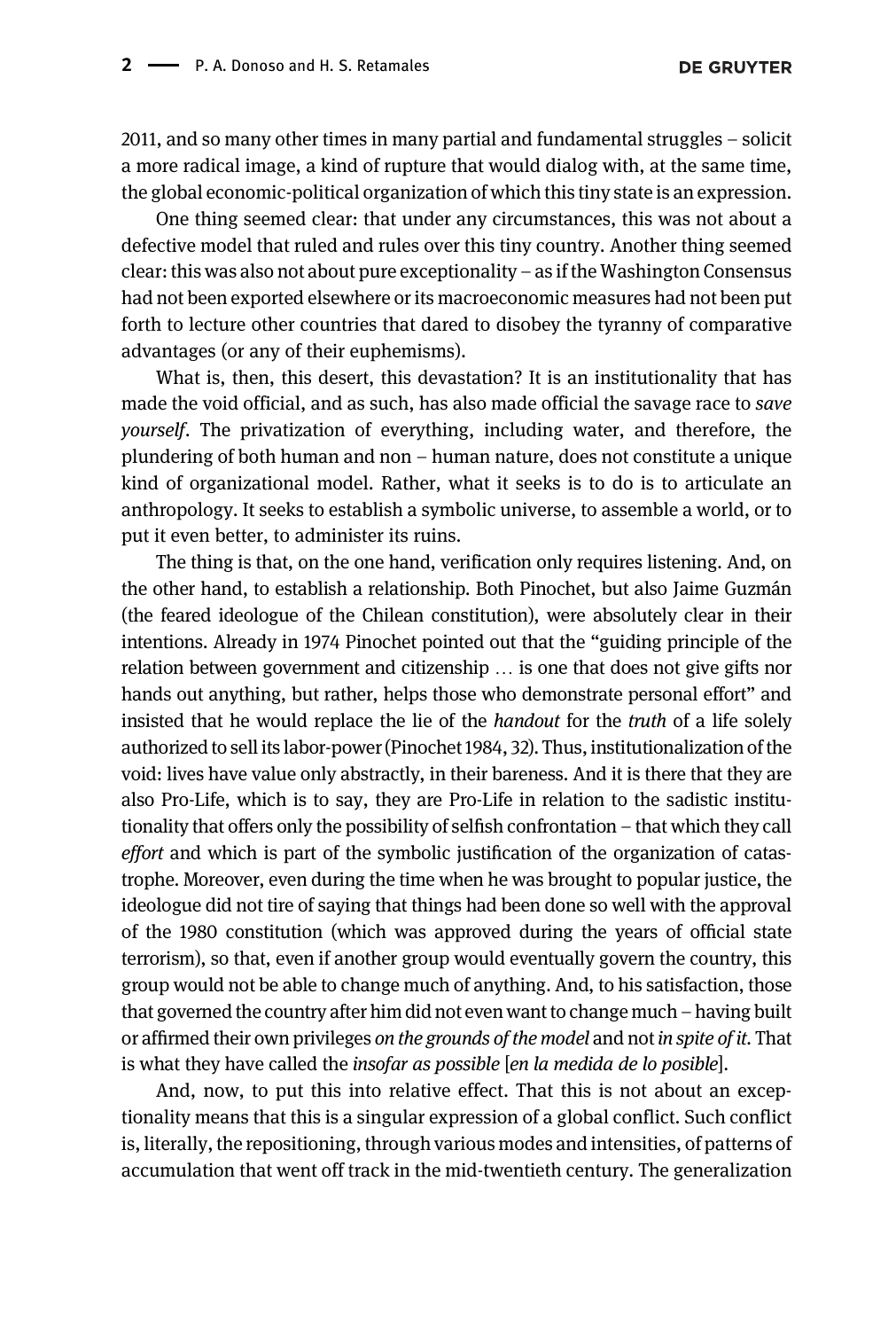of privatization came hand-in-hand with the liberalization of markets – which meant nothing other than the unrestricted access to the stock market, to finance. Seen from this point of view, financialization appears as an expression of the limits of the industrial mode of accumulation – partly because of political confrontations and partly because of the exhaustion of a strictly material economy that would begin to be seen in the 1970s as planetary destruction. In this sense, the so called liberalization of financial markets makes the catastrophe profitable. This is demonstrated in the ways in which everything is allowed to become marketable insofar as there is a democratic expansion of abstraction in the form of stocks.

The "insofar as possible" which Patricio Aylwin spoke of, through the pact that governs the transition, ends up being that of the insertion into global accumulation through financialization, which feeds off an institutionalized void – an egoismturned-anthropology with which the administrators of the massacre meant to erase the political imagination of a life form that exists beyond the mandate of producing value for another, which is to say, of bare life ([Agamben 1998\)](#page-8-1). Financialization allows them to sustain accumulation under the condition of catastrophe and organizes the institutional grounds that not only oblige, but also valorize, through a kind of masochism of merit, the handing over of lives to the global processes of extraction of value, and increasingly, to the very financialization of existence that has been ruined by debt, thus benefiting the elites whose deterritorializing lives plunder these territories to their heart's content through the impersonal form of stocks [acciones].

The transitional president – who should be considered more a symptom than a single person – sets up an emotive financial consensus that blocks, or attempts to block, the possibility of being affected, both by the unresolved history that the transition pretends to forget, and by the plundering that is signified by entering into global financial markets. And if the national security component of the Concertación (i. e. the political coalition formed during the transition) resembles that of the dictatorship, this is because the deployment and exercise of its power is, like always, deployed to quell many instances of resistance that take place in spite of the attempt to integrate the perpetuation of the administration with the devastation of territories. These resistances nonetheless persist and organize themselves in a more or less explicit manner as a clandestine network of contagions that, in their affective inclination, would make for the emergence (here and there) of unlikely alliances. This is to speak of dystopia and not of Apocalypse, therefore, not so much because people faced the end of the world, but rather, the administration of its devastation; and also because what was seen was not uniquely the unbridled search for saving the world, but rather the experimentation or the rehearsal of the creative potential of worlds (in the plural).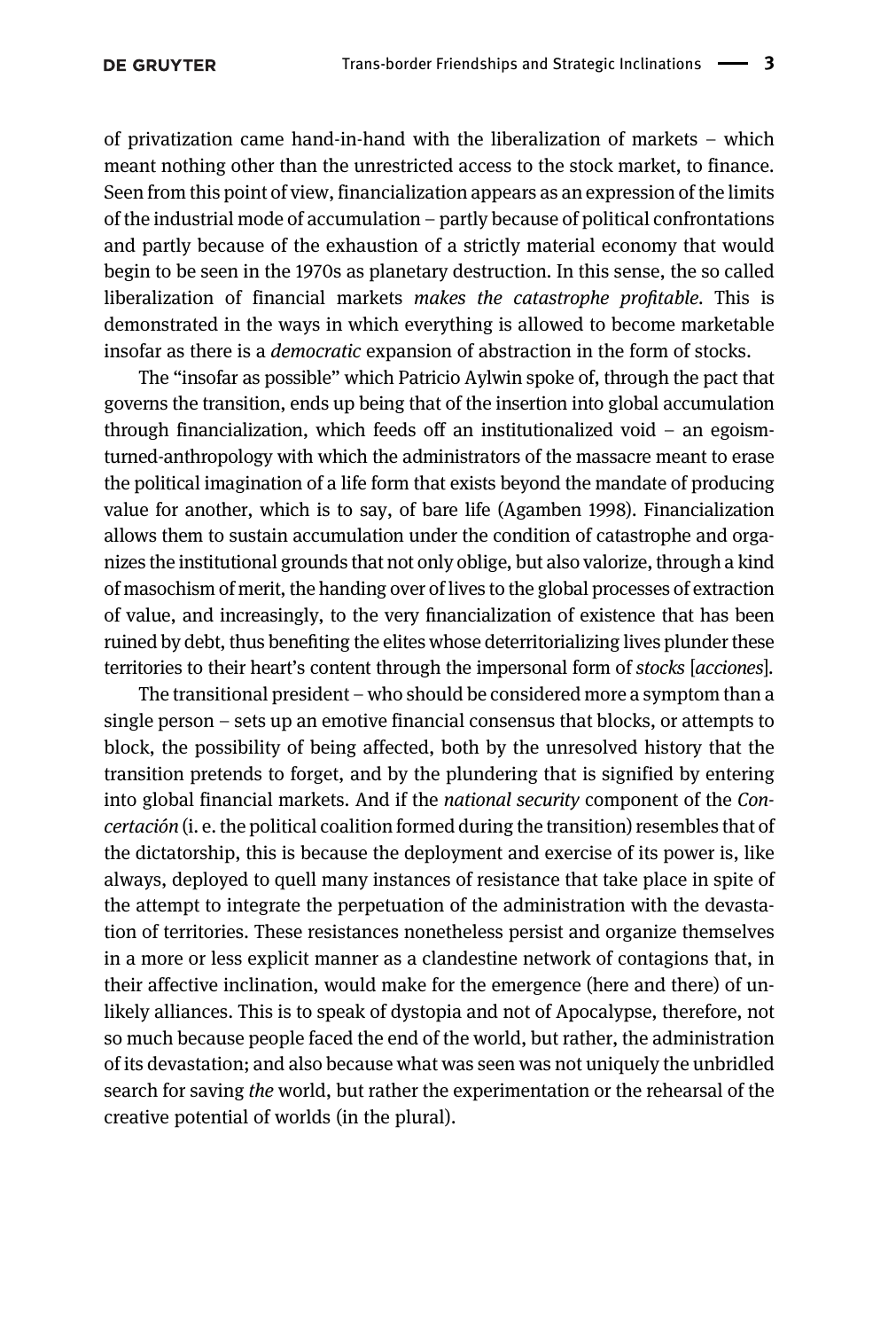#### 2 The Insurrection That (Always) Arrives

The credit-based truce that was deployed during the 1990s, by virtue of a dystopic institutionality, began to crack in the early 2000s in a number of ways. One of those ways was due to the insurrection which had already been announcing itself in other parts of the world. It was already in Chile. Nonetheless, there had to be a kind of rehearsal of forms of sensitization [sensibilización] which would confront the financial emotive consensus that sustains (and sustained) the administration of the devastation within the institutional framework of big "P" Politics [La Política]. The big events that begin to take place in the streets during the early 2000s would become singular moments of experimentation for the collective potential of the student-based occupations [tomas] in 2006 and 2011, given that, in some ways, it is around these forms of contestation (which marched straight to the heart of the transitional truce by attacking profits) that there was the affective inclination toward unlikely alliances as well as a new affective sensibility in relation to a common interiority.

To defend nature, to contest the institutionalized impoverishment through health or education, to confront the guaranteed pauperization in old age through the pension system, to question the patriarchal constructions in all of the institutions and practices…. All these seem to delineate the certain interiority of that which persists. In other words, of a common discontent in its multiple expressions; of a uniform discontent as the Stimmung of dystopia: politics-catastrophe. The possibility of such persistency, or even better, of the persistence [*per*/*durabilidad*] of a sense of the common as an affective inclination to being together and to persevere through other means that are not those of the official administration of discontent, which is to say, the strategic becoming of the inclination that is always in play.

In effect, it was in the face of those experiments that new forms of de-sensitization are simultaneously developed – forms which are, at the same time, forms of re-sensitization of the old. The generational rupture that confronts the epoch of the credit-based truce has ended up, after 2011, attempting to indict once again the institutional politics that itself is the catastrophe. The best intentioned of these, which expresses itself in the *Frente Amplio*, appears to be  $-$  insofar as it supports a political imaginary that does not express an aspect of open confrontation – is the mode of indicting explosive violent confrontations. That is, violent more because of their radicality than because of their specific methods, methods which emerge in the midst of unlikely alliances and having in common all the problems with education, extractivism, pensions, and patriarchal violence, among others. They have become a constituent spirit that, in this sense, indicts the very institutions that administer the ruins.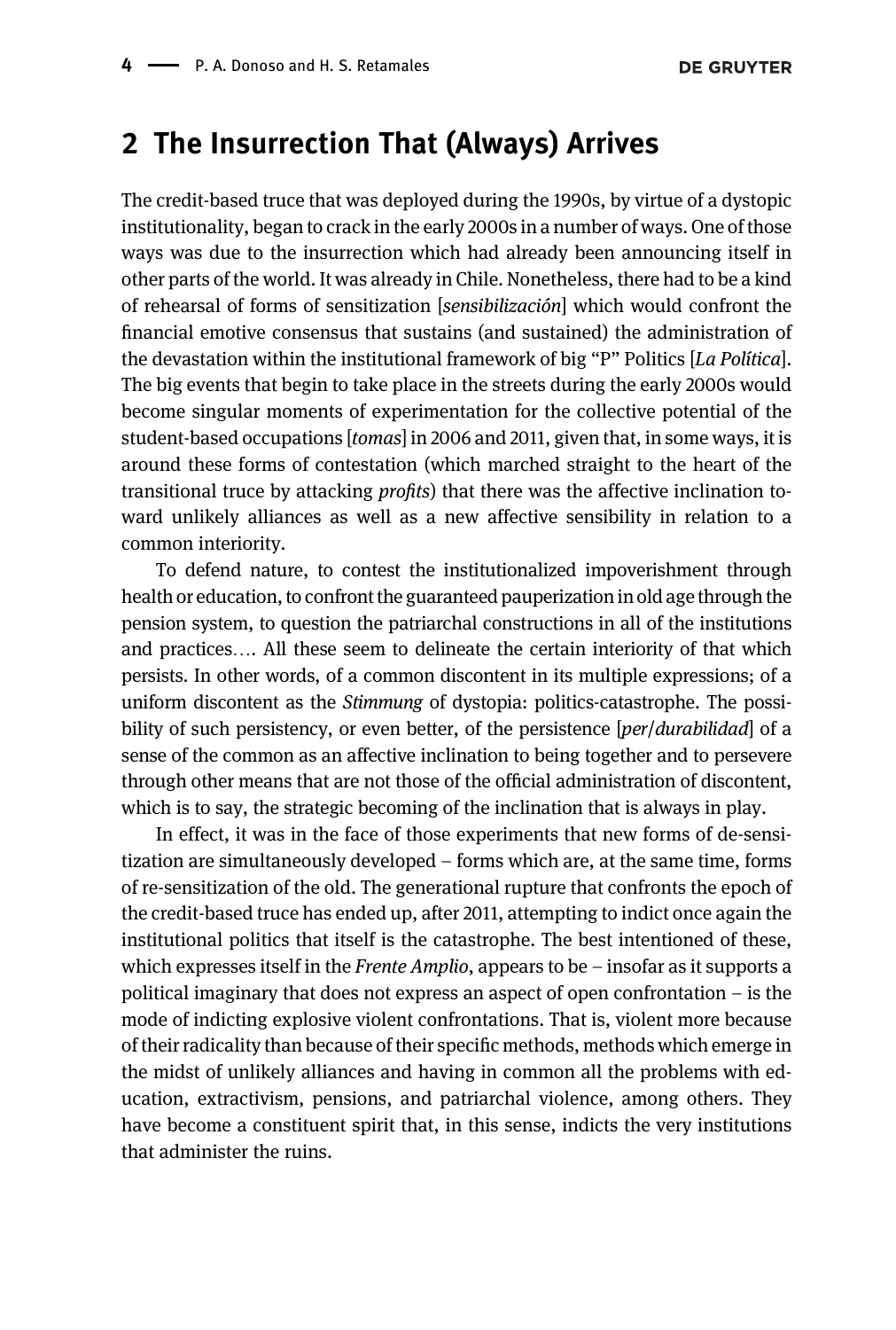This is a question that is shared in other places that, in spite of the asymmetry between the creative potential from which they emerge and the channels through which they want to redirect it, would open the way to another channel of desensitization – this time, a conservative one. The multicultural  $[multicular]$ discourse, appearing to be so open and inclusive that it even doubts calling itself anti-neoliberal, does not seem capable of bearing with more confrontation. It opens up through the clamor of those bodies that have found themselves in the streets or alongside others at occupations and throughout the territories, precisely because this discourse both separates and is separated from an imaginative potential – given that their condition is one of reincorporation into the institutions that are being repudiated ([Berardi 2016](#page-8-2)). This is a generalized frustration that, as the global economic crises from 2008 demonstrated, the infrastructure which plunders the globe, albeit fragile, furthers the emergence of movements with a confrontational discourse that situates the return of traditional values through whatever methods are necessary with the sole aim of resolving the problem of those left vulnerable by the financialized extraction of value. There is no room for all of us is what the ascending fascism will say in an attempt to avert those trans-border friendships that had opened up in each one of the singular points of expression of the dystopian Stimmung that, without a doubt, overflows territorial borders.

Attacking the immanent and imminent corporeal verification of devastation – both through the de-sensitization of progressives as well as the properly conservative reaction – consolidates a libidinal infrastructure of plunder and surrender that slowly deploys hunting apparatuses [dispositivos de cacería] upon dissident bodies in order to establish a return to traditional values of the (not so) new rightwing within the realm of desire.

## 3 Affective Inclinations and Their Strategic Emergence

The attenuating reaction coexists at the same level as those collective processes through which the rehearsals of persistence and resistance propagate in the face of the imminent/immanent credit-based ruins. Therefore, one may challenge the historical exigency that attempts to cut people off from the analytical models of social conflict, which themselves are closed off by transcendentalization of social conflictivity, that is, by organizing separation, reaction and resistance. One may assume, in contrast, a (dis)position of strategic self-reflection that is situated at the limits of its own possibilities. In this sense, one may move toward putting forth a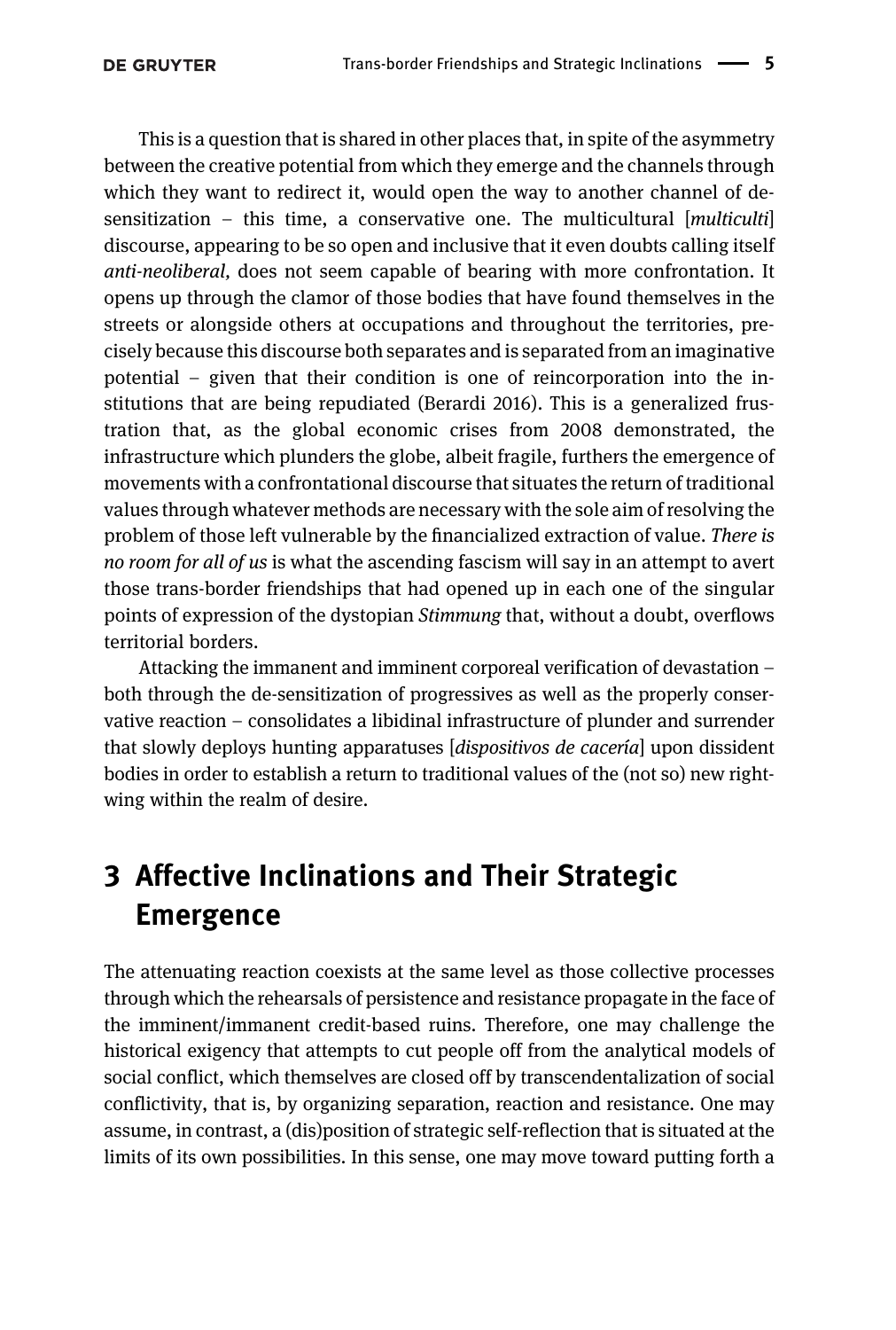militant analytic that is implicated in the potentialities of contingent convergence between the most unusual expressions of discontent.

A convergence of the most singular collective intelligences appeared as splinters for more than a decade in their respective (dis)positions by expressing a series of rehearsals and a pragmatics which is very much alive by common discontent. Communalizing, as such, the (in)dignity – that closure of the quotidian experience through which the neoliberal post-dictatorship confiscates bodies and territories amid the financial administration of its own ruins.

Only then  $-$  in the living experience of quotidian conflictivity, in the living experience of the ruin that inhabits this world – one may speak of an affective inclination that is transitional in order to express the unusual links through which the trans-generational fracture was re-vindicated in the streets in relation to its own fable: the narrative of democratic consensus based on a civic therapeutic of financial redress to neoliberal violence, imposed by the dictatorship, and which ended up sophisticating the progressive management of the "Concertación" in its various realizations.

To speak of a tremor is to speak of a rippling shockwave that moves through the corporeal – corporative medium through which that functionalist affection was normalized – that same one that for decades circumscribed the social pact, that simulacrum of the antagonism between the right and the left. An affective removal [remoción] that was capable of making sentient the very subtle programing through which the emotive administration of the pact of reconciliation was set up in the very heartbeat of "political life."

Such inclinations express a trans-generational clash that unsettled the material and sensitized corpus through which the emotive pact was made, a reconciliation made through a placing-in-common the discontent or the exhaustion in relation to the neoliberal imperative of self-managing the total privatization of life – the institutionalized void or death.

From the right to education, to the right to life, the affective inclinations erupted in the streets and unfolded in their eminently sentient trans-generational yet unlikely, unsettling, and disruptive power [potencia], thereby exposing in their own misery the limits of the emotive-financial consensus behind the transition, and at the same time, the limits of the *official* register of institutional politics. These trans-generational alliances happened like an untimely assault on the frigid tongue of institutional officials, placing at the center of gravity catastrophe politics, the very strategic challenge of another kind of politicization. In concrete terms, the question of the possibility of "occupying" ["okupar"] the moneda<sup>1</sup> once again

<sup>1</sup> Translator note: La Moneda palace is the seat of government in Chile which was infamously bombarded and burnt in the September 11, 1973 coup d'état. "La moneda" also means "the coin" in Spanish.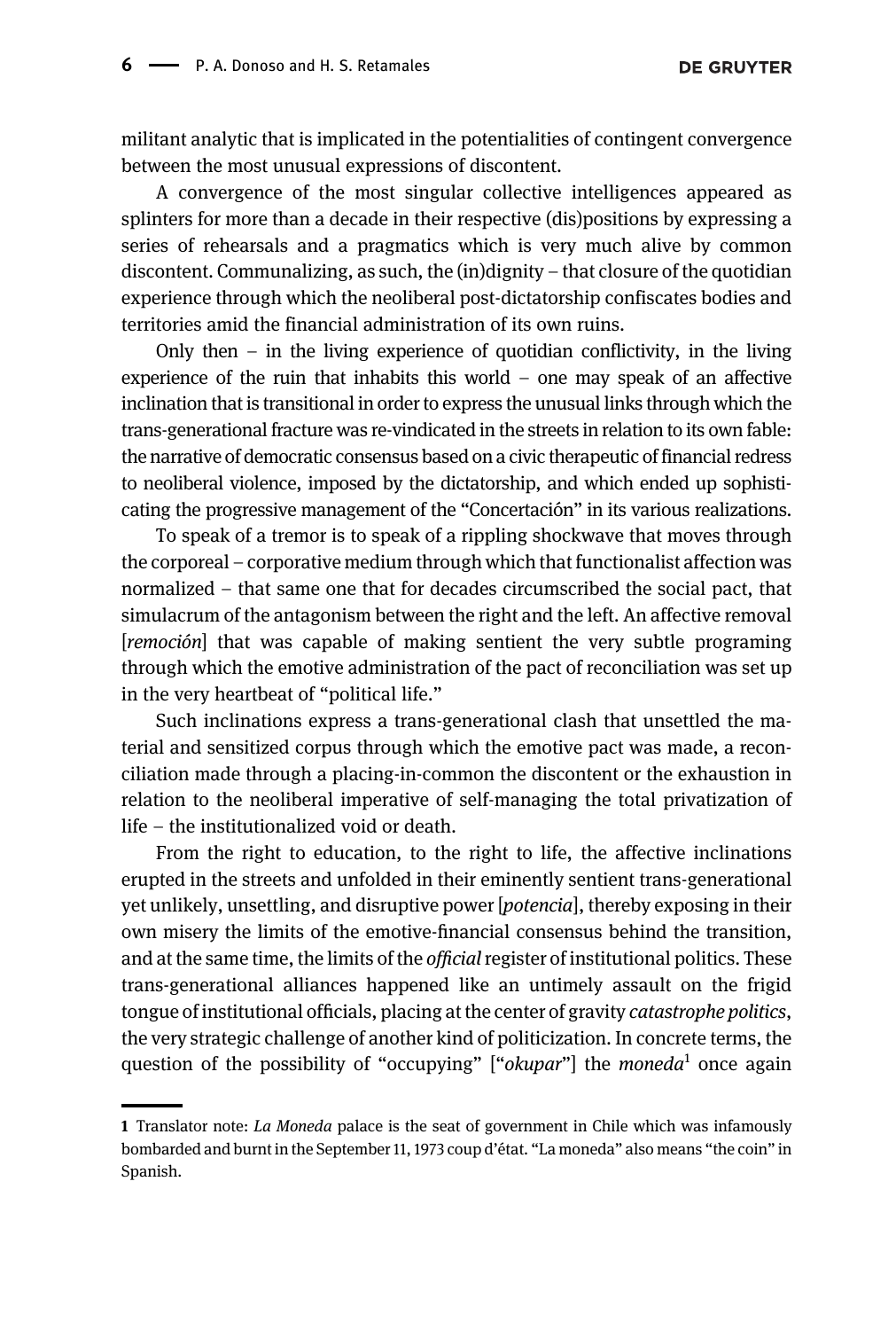emerged; "occupy" it not to bombard it or burn it down, but also not to make it functional it, rather, to probe the possible limits of a *strategic mockery*.

The challenge of mocking la Moneda put into play a "new offensive" based on exploring the strategic form of a confrontational practice that was capable of exposing the sentient limits of a governing emotive closure through which the transition's credit-based truce operates on an unconscious level. A sentient offensive that is both analytic and strategic, as well as the de – programing of the dystopic Stimmung through which the libidinal infrastructure of a generation was institutionalized. Such was the surrender of a generation, of an epoch, of an episteme, in other words, of the "insofar as possible."

The emerging strategy of the affective inclinations removed and exposed – from that knot in the throats of different epochal experiences of the fabulous transition – the explicit coalition [concertación] between the left and the right based on the "traditional values" which bared the norm of corporeal-corporative self-capitalization of the open wound of the coup from 45 years ago. In this sense, it placed at the center of politicization its impossible saturation, and with that, the presupposed challenge of apprehending, in a sensitized form, the distinct impacts and affects through which the credit-based closure of everyday life is differentially administered. Here one may speak of politicization as a task of articulation and alliances, of a clandestine network of contagion that attempts to place in common the strategies and everyday efforts through which people persist in the face of the very ruins of "the possible," attempting to try out collective practices that could erode and de-program the financial therapeutic.

High school students and university students have been able to interrogate the organizational infrastructure of inequality in Chile through educational practices that go beyond the public – private dichotomy by asking about the affective cost of total privatization. Students and retirees converge in the demand of an education that is not financialized and in the possibility of untying the pensions system that structures the singular Chilean neoliberal model in relation to other regimes throughout the globe. Women and gender non-conformists from urban spaces instigate campaigns of solidarity against persecution and harassment of Mapuche women, ancestral authorities, and activists that defend Mapuche territories. In other words, encounters and alliances that make possible trans-border corridors, mechanisms of embodiment and dis-identification at the same time, through which positional coordinates are exchanged while a certain self-reflexive practice about everyday strategies and artifactualities [artefactualidades] of production are used to "persist in the face of a reality that is so *charcha*."<sup>2</sup>

<sup>2</sup> Translator note: "Charcha" is a colloquial word that is both, in this case, both *undesirable* as well as of bad quality.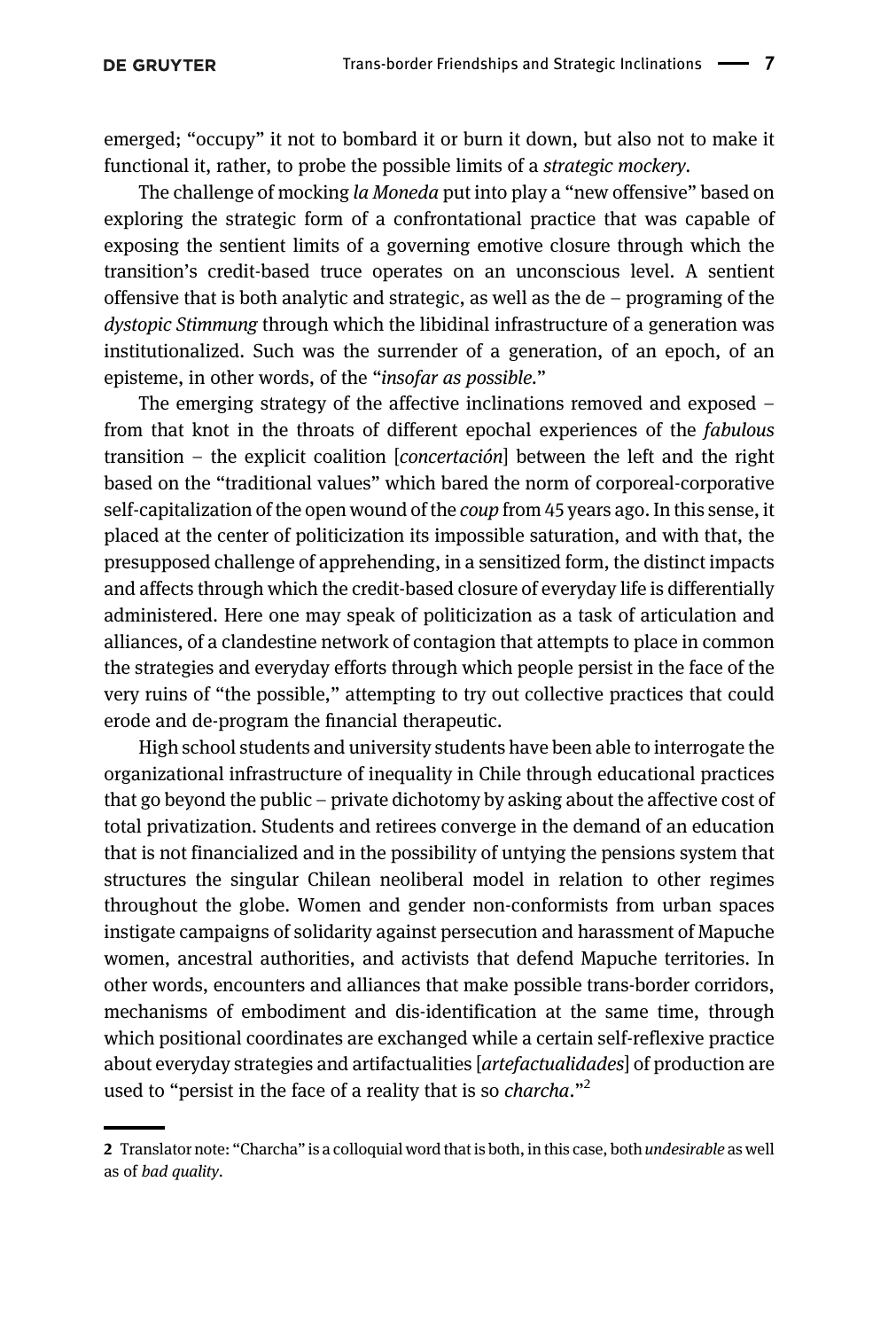### 4 The Anomalous Power [potencia] of Transborder Friendship and How It Is Hunted Down [su cacería]

The Latin American reality has sown broken lives throughout its territories. The Pacific Alliance that Chile has promoted internationally – along with Colombia, Mexico, and Peru – makes evident the extractive investment as well as the infrastructural conditions of the current financial devastation: 30,000 people disappeared and a new form of internal war in Mexico; thousands of false positives in this war that is founded on the surreptitious death penalty of social leaders and indigenous people that, from 2016 until today, has left more than 320 people murdered in Colombia; the unveiling of a corporative plot by the political elite that forewarns an investor's paradise which feeds off of the sophisticated production of spaces of social crisis in Peru.

In these days, both in Chile and in Argentina, the libidinal infrastructure of plunder and surrender has made its objective to neutralize the trans-border corridors that – between the years 2008 and 2018 – allowed for the construction of zones of political experimentation and coalitions of care at the borders of institutional politics and the energy of the revolt that pronounced themselves more than a decade ago in the streets of the country. Today, Macarena Valdés ("La Negra"), environmental activist, and Santiago Maldonado ("El Brujo"), anarchist artisan, are the names of those murdered in August of 2016 and 2017, respectively, as they sought to "inhabit the limits" ["habitar las lindes"] – which is to say, to inhabit the territories and cross the borders that delimit them ([Deleuze and](#page-8-3) [Guattari 2002\)](#page-8-3). Their names resonate in the context of the street mobilizations that transversally connect in their memory the power [potencia] of agitation that sustain women and gender non-conforming communities, Mapuche communities, and the movements for the defense of water and the defense of territories.

Today, once again, the world mourns in the wake of another murder, this time Alejandro Castro – a union leader from the fishermen's union in Quintero – who was murdered in the struggle against the intolerable industrial contamination that has killed too many, has sickened young girls and young boys, has produced cancer in adults, and even produced unintended abortions. Alejandro, after being threatened by the police, was found "suicided" in quite strange circumstances similar to those of Macarena Valdés, whose murder eventually had to be recognized as such after a somewhat independent autopsy was carried out.

These murders demonstrate the mutation through which what the infrastructure of plunder and surrender now incorporates physical threats and the